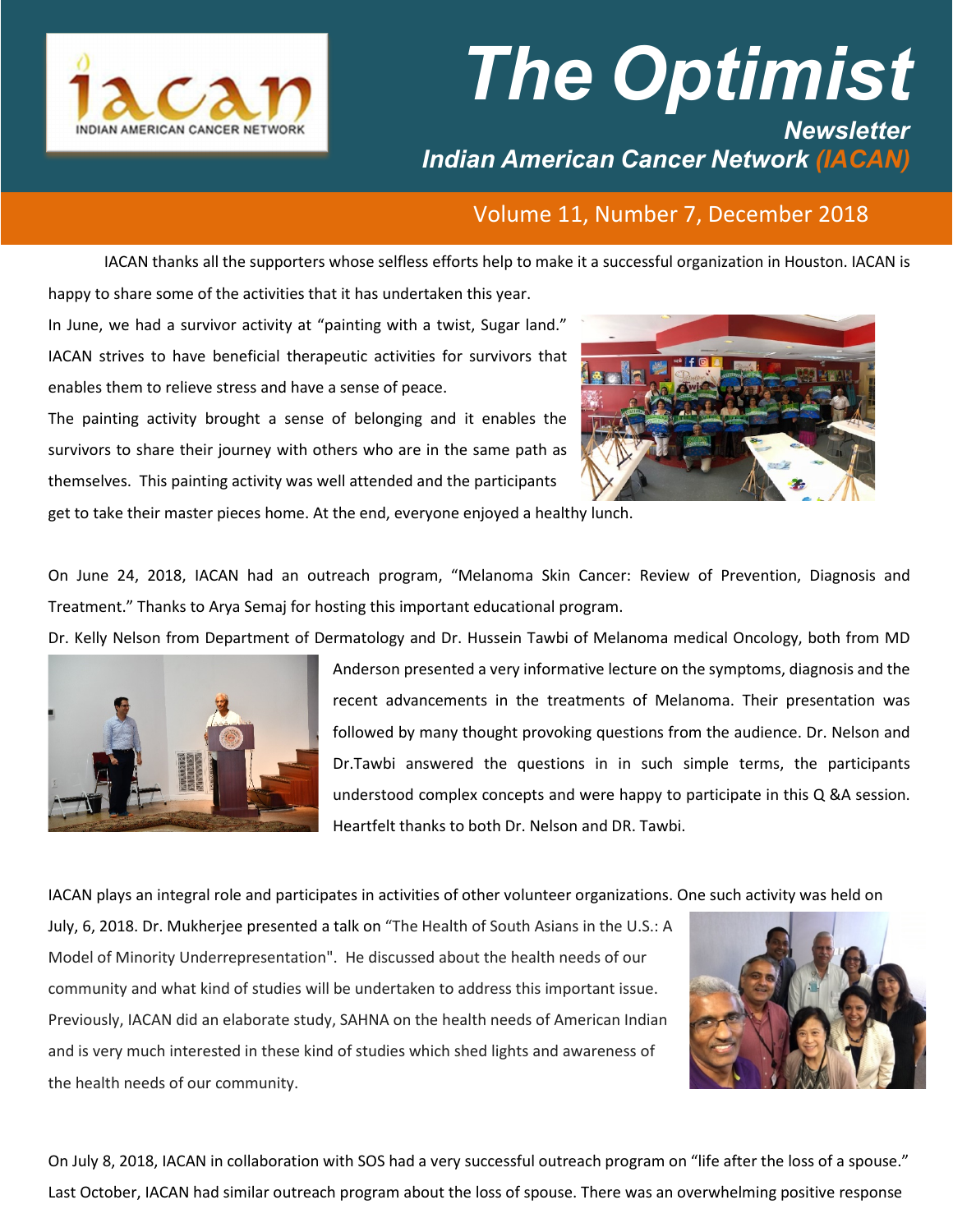from the community about this topic. So IACAN along with SOS presented the same topic in July of 2018 as well. The halls were overflowing with people and the topics discussed included what are the immediate preparations, how to be financially ready in the case of this tragedy, whom to contact for help, what are the documents that needs to be available, how to take care of the social security etc. The audience had so many questions that the presenters had to stay much longer to address all the relevant questions. A comprehensive to do list was distributed to all the attendees. Thanks to India House for all the wonderful accommodations.

In August, IACAN board members along with the Advisory board, met several times and made preparations for the upcoming gala.

The biennial gala was on September 8, 2018 at the Red Oak Ballroom-City Centre, was a wonderful experience and the guests had a fantastic time enjoying the social hour, the balloon pop and meeting friends. Thanks to all supporters IACAN continue to flourish and serve our community.

IACAN participates in some of the activities sponsored by the Rose. One of our board members, Ashma Moosa, hosted one

such activity, "Hats and Henna High Tea." On September 30th.This is the third Annual High Tea benefiting The Rose and Celebrating Survivors, Caregivers and community. Other board members supported Ashma and had a great time at this special Tea Party. This event raised funds to support Rose so they can provide various health related services for women who are financially disadvantaged.



we can provide free mammograms for uninsured and unical and under insured women. On October 6, 2018 IACAN supported Komen by taking part in the Komen Walkathon. More than 12 members registered for the walkathon and successfully completed the 5K race.



IACAN collaborates with Komen in many different ways. In the past. Komen has given us grants so

One of IACAN board member, Monalisa, has spear headed the PCORI project and had 50 people complete the survey on time. Way to go Monalisa!

One of the main goals of IACAN is to connect and support the cancer patients, cancer survivors and their care givers. To carry out this goal, IACAN organizes periodic social activities that include jewelry making, fun filled evenings with music, the art of painting, yoga, and gardening. These activities are geared to offer physical, emotional and religious support. Furthermore, these activities assist in building a sense of community with opportunities to socialize and engage in sharing experiences among the peer groups. IACAN takes every step to make the survivors feel at home, to know that they are not alone in their journey, and that they have a friend to lend a helping hand in their time of needs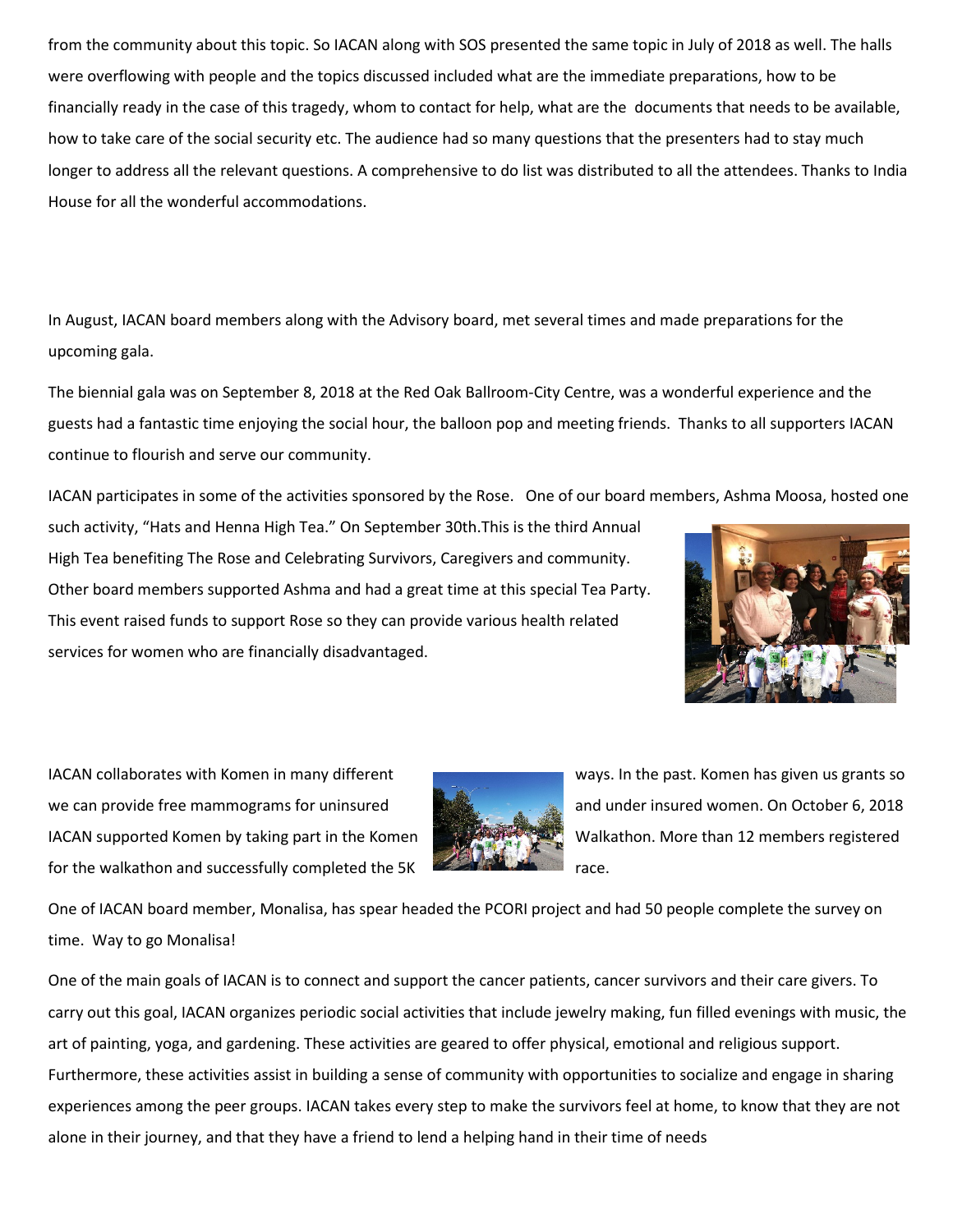On Saturday, October 13, 2018, we had a survivor activity "Tips to a successful Gardening." The Master Gardener, Mrs. Kumari Susarla led a beautiful, informative lecture for the audience. Kumari is an avid gardener and has a vast knowledge of plants that are well suited to grow in Texas. The participants got plants to take home and they shared a healthy lunch together

Volunteers are the lifeline of IACAN. It is their dedication, endless hours of service, enthusiasm and guidance that enables

IACAN to carry out all the programs. These programs are geared towards educating the community about cancer prevention, the recent advances in the treatments and all the resources that are available in the community for them. In collaboration with other community based organizations IACAN serves our community in the most needed



aspect of health care. So, on December, 8, 2018 IACAN hosted a luncheon to say thanks to our volunteers. The luncheon was held at Udupi Restaurant, Sugar land. It was a great opportunity to extend our thanks to all our volunteers and to plan for our future endeavors. It was a nice way to end 2018. IACAN is looking forward for many more years of service to our community.

## **Please mark your calendars for these upcoming activities:**

- 1. Outreach on Cervical cancer on Sunday, Feb. 10, 2019
- 2. Music concert- A survivor activity on Saturday, March, 9, 2019